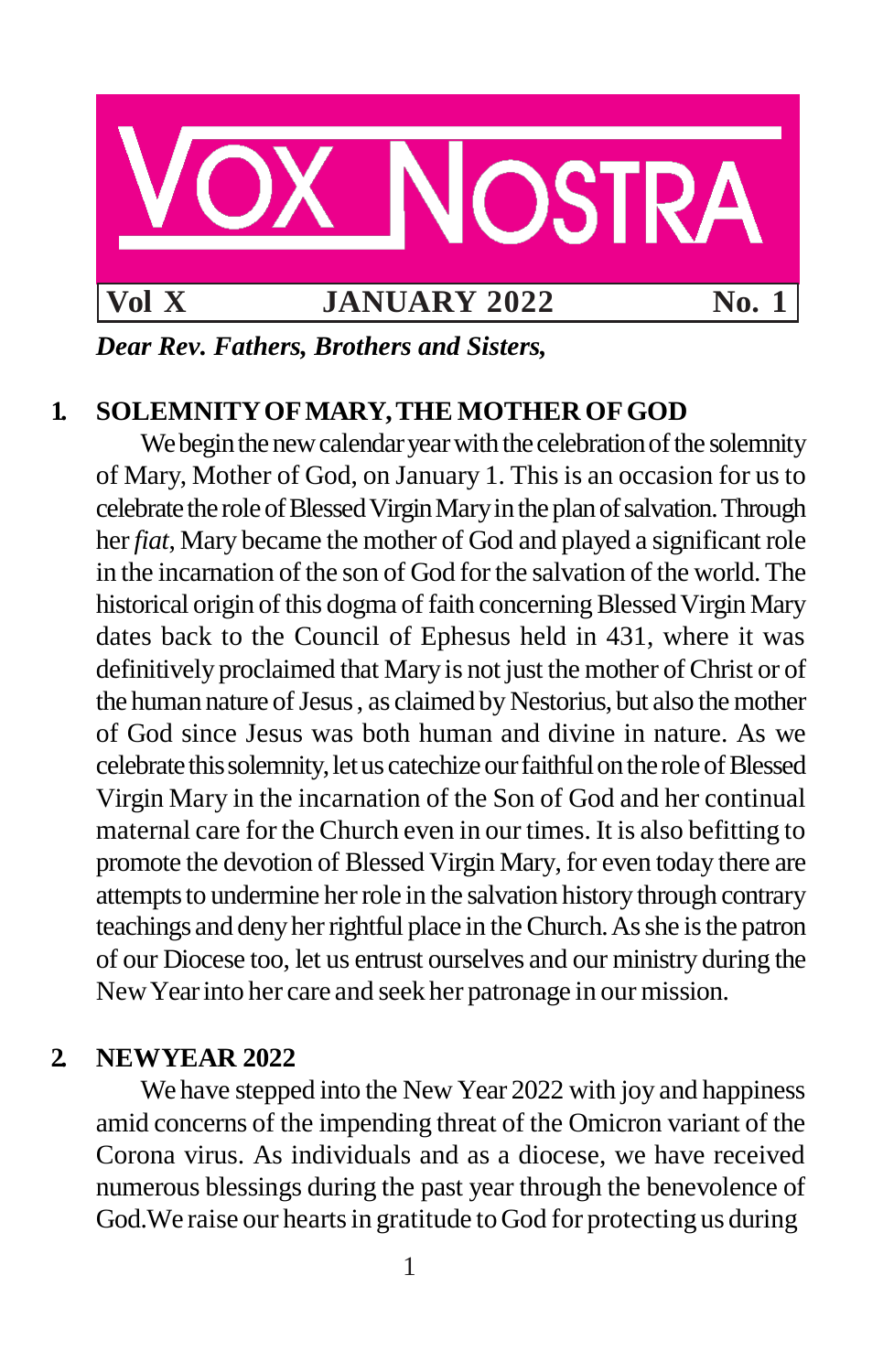the second wave of the pandemic. Every New Year offers us numerous opportunities for our individual growth and for carrying out our ministry with renewed zeal. While I wish you a grace-filled New Year, I pray that the New Year brings you joy, peace, health and happiness in your lives.MayMother Mary, the patroness of our Diocese, intercede for all of us with herson Jesusto accompany us on our journey through the NewYear.

As the 'AmorisLaetitita Family Year' continues till 26 June 2022, there won't be a different separate theme for the year 2022 at the diocesan level. Let us continue to celebrate the Amoris Laetitia Family Year and accompany our families with appropriate programmes and activities specific to each month proposed by the Family Commission in the action plan.

# **3. WORLDDAYOFPEACE**

The Church observesJanuary 1 asthe **World Day of Peace** and invites usto pray speciallyfor peace in the world.TheChurch in India observesit on **January 30**. The pope's message for the 2022 World Day of Peace, the 55th celebration, is entitled 'Dialogue between generations, education, and work: tools for building lasting peace.' In the text, Pope Francis outlines three "paths for building a lasting peace": promoting dialogue between generations, investing in education, and improving labor conditions. He also calls for a new alliance between the young and elderly to address the problems of isolation and selfabsorption heightened by the coronavirus pandemic.

# **4. BLESSINGOF'MILAGRES HOME'AND 'ANUGRAHA'**

In the December 2021 issue of *Vox Nostra*, we had informed you about the inauguration and blessing of the home forretired priests and the pastoral centre on 6<sup>th</sup> and 13<sup>th</sup> January 2022 respectively. We also have sent separate personal invitations to both these programmes. Once again, I cordially invite you all to these historic programmes and to witness and celebrate both joyful occasions. Both the programmes will begin on time at 09.30 am .Please be on time for the programmes.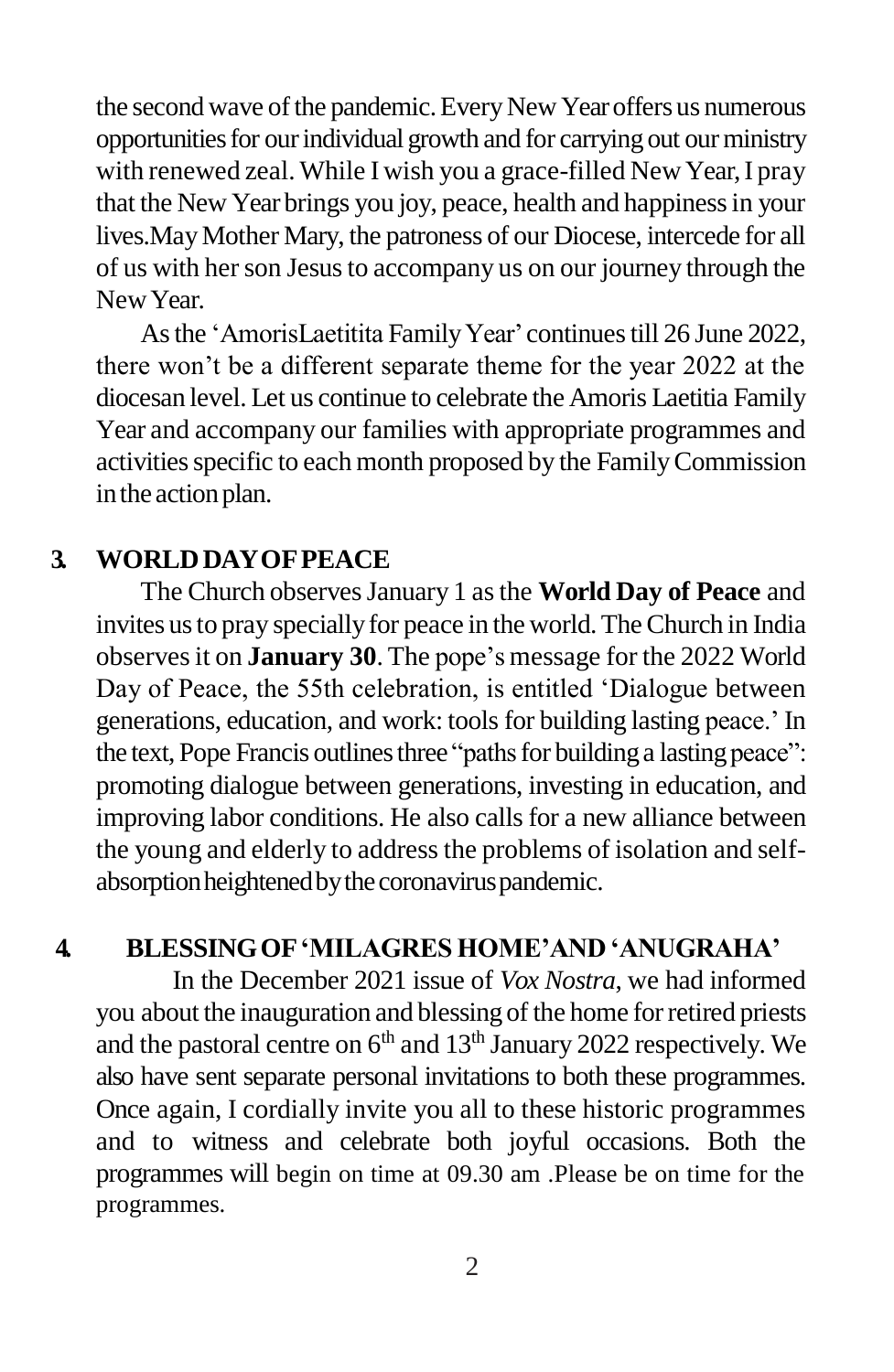On the  $6<sup>th</sup>$ , I request you to park your vehicles in the campus of the Milagres Cathedral and walk towards the Milagres Home for the blessing and inauguration function. Since there is no sufficient space for parking of a large number of vehicles in the premises of the new Pastoral Centre on 13 January,I request you to carpool and arrive at the venue in time for its inauguration and blessing.

# **5. STLAWRENCESHRINEBASILICAFEAST**

The annual feast of St Lawrence *Shrine* Basilica will be held from 16 to 27 January 2022 with four Masses each from 16 to 22 January and eight masses each from 23 to 27 January 2022 with a different theme and intention for each day, based on the main theme**'Christian families are icons of the Divine family'.**The Shrine management committee has met twice and has made adequate arrangements for the smooth movement of the devotees in the premises of the Shrine and also for catering to their spiritual needs during the feast. Kindly inform your parishioners to attend the masses at the Shrine from 16 January itself without waiting for the last days of the feast. More information and guidelines to be followed by the faithful during the feast at the Basilica and in the premises of the Shrine will be sent to you by the Rector of the Shrine, V. Rev. Fr Alban D'Souza. Any changes in the mode of celebrations of the feast, in case of restrictions by government and civil authorities due to the threat of rising cases of Covid, will be informed to you in due time. I request all diocesan and religious priests in the Diocese to render your generousservice at the confessionals during the feast and help the faithful to experience forgiveness and mercy from God in this holy place.Each deanery has been allocated a day during the feast for confessional ministry:

| 23/01/2022 | Sunday    | <b>Karkal Deanery</b>     |
|------------|-----------|---------------------------|
| 24/01/2022 | Monday    | <b>Udupi Deanery</b>      |
| 25/01/2022 | Tuesday   | Shirva Deanery            |
| 26/01/2022 | Wednesday | <b>Kundapur Deanery</b>   |
| 27/01/2022 | Thursday  | <b>Kallianpur Deanery</b> |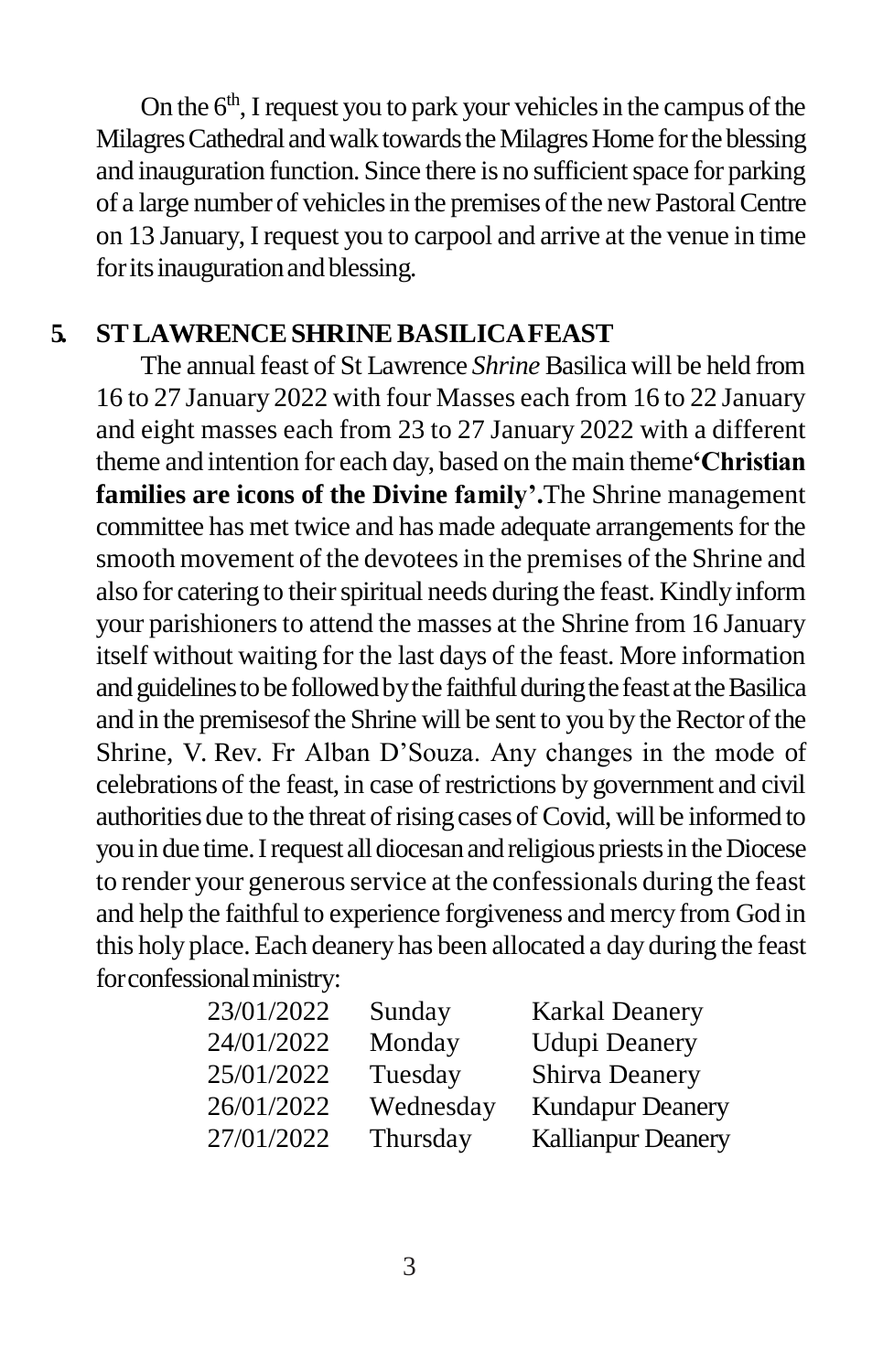# **6. WEEKOFPRAYERFORCHRISTIAN UNITY**

We observe the Week of Prayer for Christian Unity from January 18 to 25. The theme for the 2022 Week of Prayer for Christian Unity is:**We saw the star in the East, and we came to worship him***(Mt 2:2).* I hereby exhort the Commission for Ecumenism to celebrate this Week of Prayer for Christian Unity along with non-catholic Christian brethren in your parishes by organizing ecumenical prayer services and gatherings.The resource materialfor prayer and reflection forthe entire week is available in English at <http://www.christianunity.va/content/> unitacristiani/en/settimana-di-preghiera-per-l-unita.html

# **7. ECUMENISM SUNDAY**

23 January 2022, Sunday during the Week of Prayer for Christian Unity, is the Ecumenism Sunday for the Church in India. I appeal to all of you to not only celebrate the Ecumenism Sunday by inserting the prayers for Christian unity during the prayers of the faithful but also to celebrate it in a befitting manner in association with the members of the other Churches and denominations so that the mission of Jesus Christ may be realized in and through our incessant prayers for unity.

# **8. SUNDAYOFTHEWORD OFGOD**

Pope Francis instituted 'The Sunday of the Word of God' to be held every year on the third Sunday of OrdinaryTime.This year the **Sunday of the Word of God** falls on **23 January 2022**. Please find as annexure 2, the liturgy for this year's Sunday of the Word of God with introduction, homiletic reflections, prayers of the faithful and a few suggestions. I exhort every parish priest to celebrate this day meaningfully in association with the Biblical Commission with appropriate programmesto instill a taste fortheWord of God among the faithful as a source of support in their Christian living. In order to spiritually nourish ourselves with the Word of God, I exhort all priests and the religious, to devote sufficient time daily to read and meditatively reflect on the Word of God.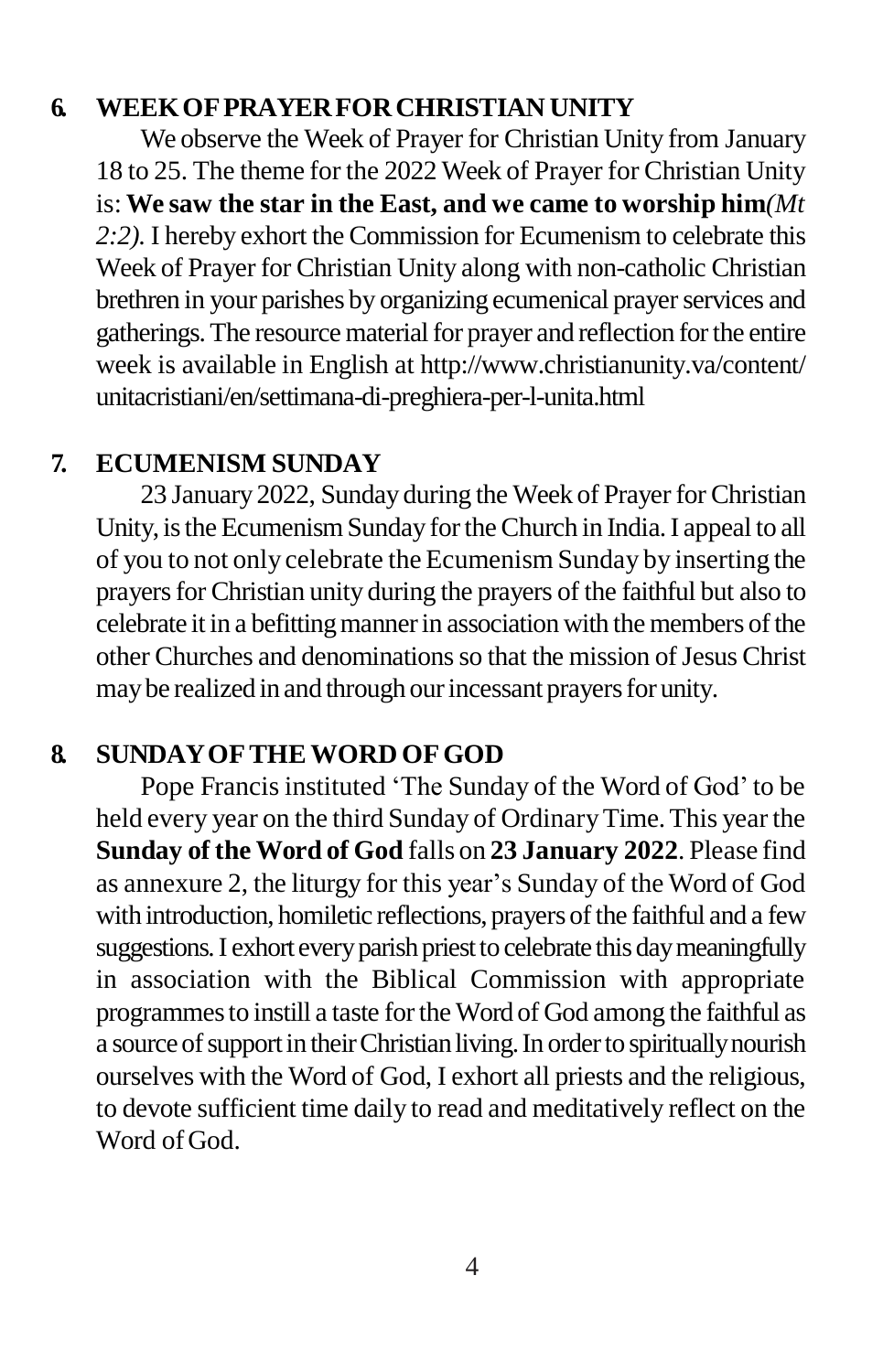## **9. BLESSING OF BELFRY AND RENOVATED PRESBYTERYATMUNDKUR**

The inauguration and the blessing of the newly built belfry and the presbytery at Our Lady of Fatima Church, Mundkur, was held on 11 December 2021 and 12 December 2021respectively in the presence of priests and the parishioners. Both the projects were completed by the Parish Priest, Rev. Fr Ronald Miranda with the cooperation of the Parish Finance Council, Parish Pastoral Council, generous donors and the faithful of Mundkur Parish. I congratulate Rev. Fr Ronald Miranda and the parishioners for gathering resources and completing both the projects within a short period of time.

# **10. ANNUALRETREAT–THANKS**

Our annual diocesan clergy retreat, held from December 5 to 10, was a joyful spiritual experience to all of us. I wholeheartedly thank the preacher, Rev. Fr Gregory Pinto, SVD, for his inspiring sessions with a psycho-spiritual approach.I remain grateful to the Deans and all priests who shouldered various responsibilities and looked after the arrangements. I specially thank the Director, Rev. Fr Santosh Rodrigues and histeam at the Pastoral Institute, Mangalore, for making ourstay comfortable and our retreat a pleasant spiritual experience. The priests who have yet to submit their personal mass diaries for my scrutiny are requested do the needful by the end of January 2022.

Yours sincerely in Christ,

 $+\sqrt{\cosh^2\theta}$ 

**+ Gerald Isaac Lobo**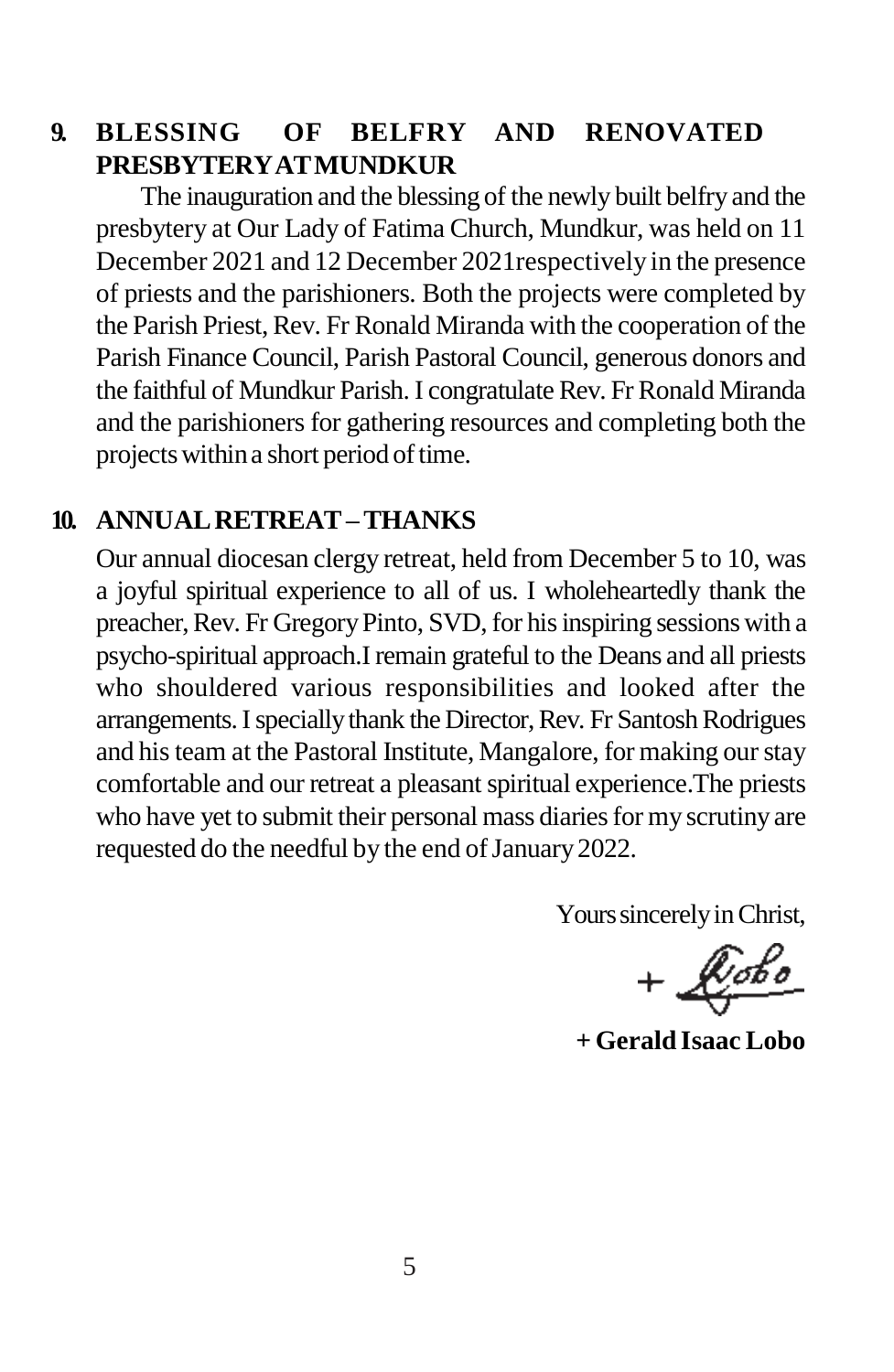### **SILVER JUBILEE OF ORDINATION**

Rev. Fr Chetan Lobo, OFMCap, PRO  $14-01-2022$ 

# **Congratulations and Best ishes Dear Rev. Father**

**\_\_\_\_\_\_\_\_\_\_\_\_\_\_\_\_\_\_\_\_\_\_**

#### **OBITUARY**

Mrs Christine D'Souza (63 yrs), Sr/o Rev. Fr Dr Leslie D'Souza, Parish Priest, Mount Rosary Church, Santhekatte, expired on 23 December 2021 and the funeral was held on the same day at St Pius X Church,Palimar.

### **MAY GOD GRANT HER ETERNAL REST**

## **SAMPADA UDUPI**

Dear Parish Priests,

Sampada had planned to meet all the Sthree Sanghatan/ Mahasangha members and the interested men and women from the parishes, in the Diocese. This is regarding planning the project on **the financial stability of our families'** and regarding **'the women commission objectives and 2022 year's activities'.**